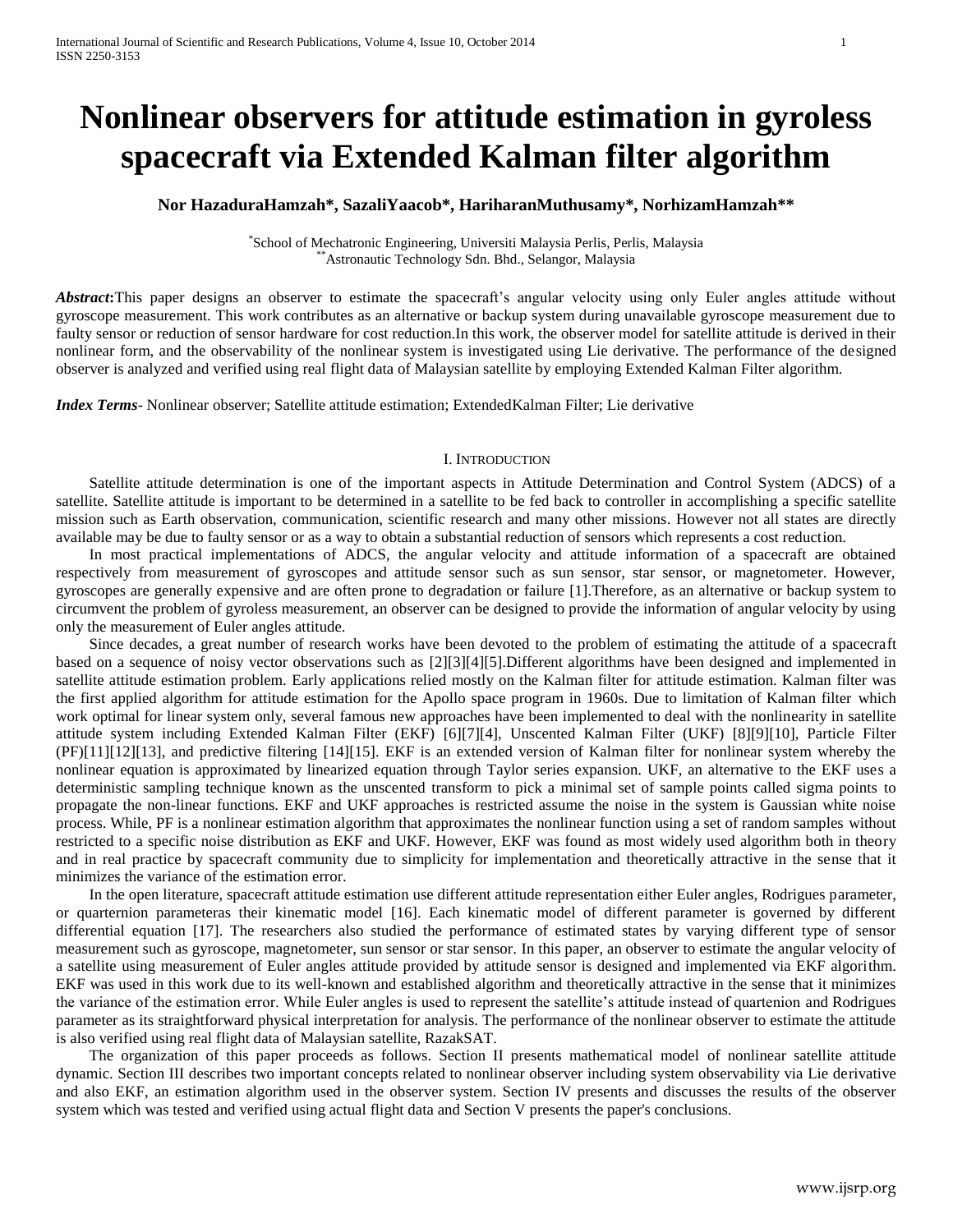International Journal of Scientific and Research Publications, Volume 4, Issue 10, October 2014 2 ISSN 2250-3153

#### II. MATHEMATICAL MODEL OF NONLINEAR SATELLITE ATTITUDE DYNAMICS

Mathematical model of satellite attitude dynamics is described by both the dynamics equation of motion and kinematics equation of motion [18].

Dynamic equation of motion relates the angular velocity to the exerted torque as defined by Euler's Moment Equation [18][17]

$$
I\dot{\omega} + \omega \times I\omega = T \tag{1}
$$

Or similarly is written in component-wise

$$
\dot{\omega}_x = -\left(\frac{l_z - l_y}{l_x}\right) \omega_y \omega_z + \frac{r_x}{l_x} \tag{2a}
$$

$$
\dot{\omega}_y = -\left(\frac{l_x - l_z}{l_y}\right)\omega_x \omega_z + \frac{T_y}{l_y} \tag{2b}
$$

$$
\dot{\omega}_z = -\left(\frac{l_y - l_x}{l_z}\right)\omega_x \omega_y + \frac{r_z}{l_z} \tag{2c}
$$

with  $I = diag[I_x, I_y, I_z]$ ,  $\dot{\omega} = [\dot{\omega}_x, \dot{\omega}_y, \dot{\omega}_z]$ ,  $\omega = [\omega_x, \omega_y, \omega_z]$ ,  $T = [T_x, T_y, T_z]$  represent satellite's moment of inertia, angular acceleration, angular velocity and space environmental disturbances torque vectors respectively.

While, kinematic equation of motion relates the attitude parameter to the angular velocity. In this work, Euler angles parameter is used to represent the satellite's attitude as its straightforward physical interpretation for analysis. Euler angles are defined as the rotational angles about the body axis as follows:  $\emptyset$  is rotational angle about X-axis (roll);  $\theta$  is rotational angle about Y-axis (pitch); and  $\varphi$  is rotational angle about Z-axis (yaw). The kinematic equation of Euler angles parameter using  $\varphi - \theta - \varphi$  (or some literature use notation 3-2-1) sequence rotation is

$$
\begin{bmatrix} \dot{\phi} \\ \dot{\theta} \\ \dot{\phi} \end{bmatrix} = \begin{bmatrix} [\omega_x + \omega_0 c\theta s\varphi] + s\varphi t\theta [\omega_y + \omega_0 (c\varphi c\varphi + s\varphi s\theta s\varphi)] + c\varphi t\theta [\omega_z + \omega_0 (-s\varphi c\varphi + c\varphi s\theta s\varphi)] \\ c\varphi [\omega_y + \omega_0 (c\varphi c\varphi + s\varphi s\theta s\varphi)] - s\varphi [\omega_z + \omega_0 (-s\varphi c\varphi + c\varphi s\theta s\varphi)] \\ \frac{s\varphi}{c\theta} [\omega_y + \omega_0 (c\varphi c\varphi + s\varphi s\theta s\varphi)] + \frac{c\varphi}{c\theta} [\omega_z + \omega_0 (-s\varphi c\varphi + c\varphi s\theta s\varphi)] \end{bmatrix}
$$
(3)

where*c*, *s* and *t* denote cosine, sine, and tangent functions, respectively. While,  $\omega_0$  is the orbital rate of the spacecraft.

A complete formulation of the satellite attitude dynamics is obtained by combining both the dynamics equation of motion and kinematics equation of motion as follow

$$
\begin{bmatrix}\n\dot{\omega}_{x} \\
\dot{\omega}_{y} \\
\dot{\phi} \\
\dot{\phi}\n\end{bmatrix} = \begin{bmatrix}\n-\left(\frac{l_{z}-l_{y}}{l_{x}}\right)\omega_{y}\omega_{z} \\
-\left(\frac{l_{x}-l_{z}}{l_{y}}\right)\omega_{x}\omega_{z} \\
-\left(\frac{l_{y}-l_{x}}{l_{z}}\right)\omega_{x}\omega_{y} \\
-\left(\frac{l_{y}-l_{x}}{l_{z}}\right)\omega_{x}\omega_{y} \\
\dot{\phi} \\
\dot{\phi}\n\end{bmatrix} + \begin{bmatrix}\n\frac{T_{x}}{l_{y}} \\
\frac{T_{y}}{l_{y}} \\
\frac{T_{z}}{l_{z}} \\
\frac{T_{z}}{l_{z}}\n\end{bmatrix}
$$
\n(4)

For low Earth orbit satellite, gravity gradient torque must be taken into consideration as part of external torque since it is continuously acting on the spacecraft body and influence the satellite's attitude motion. The external torque dominated by gravity gradient torque is written as [17][19]

$$
T = \begin{bmatrix} T_x \\ T_y \\ T_z \end{bmatrix} = \begin{bmatrix} 3\omega_0^2 (I_z - I_y) s \phi c \phi c^2 \theta \\ 3\omega_0^2 (I_z - I_x) s \theta c \theta c \phi \\ 3\omega_0^2 (I_x - I_y) s \phi c \theta s \theta \end{bmatrix}
$$
(5)

Hence, by substituting the gravity gradient torque in Equation (5) into Equation (4), the complete model of satellite attitude under Low Earth Orbit is

$$
\begin{bmatrix}\n\dot{\omega}_{x} \\
\dot{\omega}_{y} \\
\dot{\phi} \\
\dot{\phi} \\
\dot{\phi}\n\end{bmatrix} = \begin{bmatrix}\n-\left(\frac{l_{z}-l_{y}}{l_{x}}\right)\omega_{y}\omega_{z} + 3\omega_{0}^{2}\frac{(l_{z}-l_{y})}{l_{x}}s\phi c\phi c^{2}\theta \\
-\left(\frac{l_{x}-l_{z}}{l_{y}}\right)\omega_{x}\omega_{z} + 3\omega_{0}^{2}\frac{(l_{z}-l_{x})}{l_{y}}s\theta c\theta c\phi \\
-\left(\frac{l_{y}-l_{x}}{l_{z}}\right)\omega_{x}\omega_{y} + 3\omega_{0}^{2}\frac{(l_{x}-l_{y})}{l_{z}}s\phi c\theta s\theta \\
\dot{\phi} \\
\dot{\phi}\n\end{bmatrix} = \begin{bmatrix}\n\omega_{x} \\
\omega_{x} + \omega_{0}c\theta s\varphi \\
\omega_{x} + \omega_{0}c\theta s\varphi \\
\omega_{y} + s\phi t\theta\left[\omega_{y} + \omega_{0}(c\phi c\varphi + s\phi s\theta s\varphi)\right] + c\phi t\theta\left[\omega_{z} + \omega_{0}(-s\phi c\varphi + c\phi s\theta s\varphi)\right] \\
-\frac{s\varphi}{c\theta}\left[\omega_{y} + \omega_{0}(c\phi c\varphi + s\phi s\theta s\varphi)\right] - s\phi\left[\omega_{z} + \omega_{0}(-s\phi c\varphi + c\phi s\theta s\varphi)\right]\n\end{bmatrix} \tag{6}
$$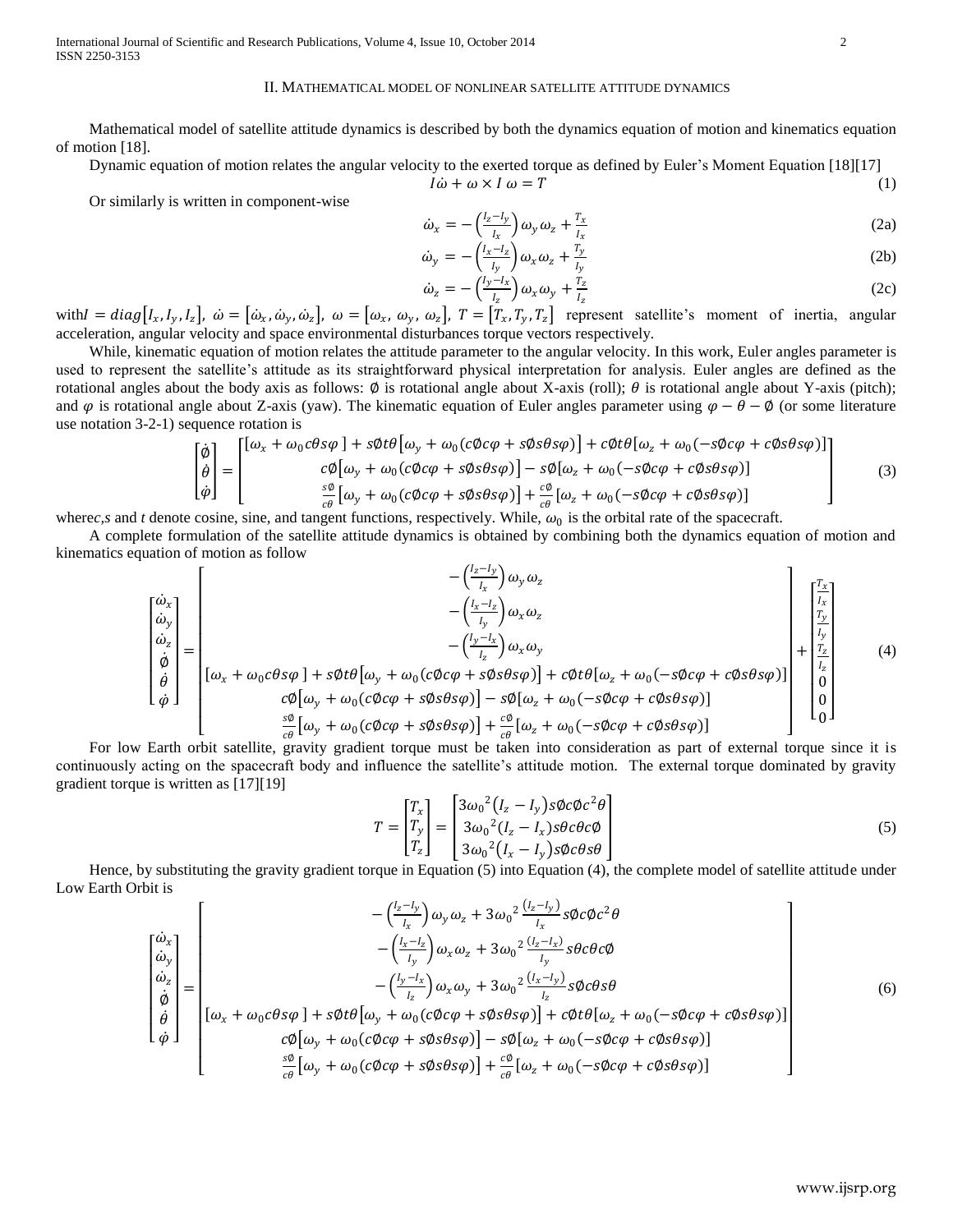# III. NONLINEAR OBSERVERS FOR SPACECRAFT ATTITUDE ESTIMATION

#### *A. Nonlinear Observers*

A nonlinear observer is a nonlinear dynamic system that is used to estimate the unknown states from one or more measurements. Mathematically, the nonlinear observer design is described as follows. Given the actual nonlinear system dynamics and measurement described by continuous-time model [19]

$$
\dot{x} = f(x) + w \tag{7}
$$
\n
$$
y = h(x) + w \tag{8}
$$

$$
y = h(x) + v \tag{8}
$$

Then, the observer is modeled as

$$
\begin{aligned}\n\dot{\hat{x}} &= f(\hat{x}) + L(y - \hat{y}) \\
\hat{y} &= h(\hat{x})\n\end{aligned} (9)
$$
\n(9)

In Equation (7)-(10), $x \in R^n$  is the state vectorand  $y \in R^p$  is the output vector, w and v denote the noise or uncertainty vector in the state and measurement respectively. While  $\hat{x}$  and  $\hat{y}$  denotes the corresponding estimate and  $L$  is the gain matrix of the observer depending on the observer design.

In this work, the system is designed toestimate the satellite's angular velocity  $(\omega_x, \omega_y, \omega_z)$  by using Euler angles attitude  $(\emptyset, \theta, \varphi)$  measurement only. Hence the state vector is  $x = [\omega_x, \omega_y, \omega_z, \emptyset, \theta, \varphi]^T$ , while the state equation is

$$
\dot{x} = f(x) = \begin{bmatrix} \dot{\omega}_x \\ \dot{\omega}_y \\ \dot{\phi} \\ \dot{\phi} \end{bmatrix} = \begin{bmatrix} \dot{\omega}_x \\ \dot{\omega}_y \\ \dot{\omega}_z \\ \dot{\phi} \\ \dot{\phi} \end{bmatrix} = \begin{bmatrix} \dot{\omega}_x \\ \dot{\omega}_y \\ \dot{\omega}_z \\ \dot{\omega}_x + \omega_0 c\theta s\varphi + s\varphi t\theta [\omega_y + \omega_0 (c\varphi c\varphi + s\varphi s\theta s\varphi)] + c\varphi t\theta [\omega_z + \omega_0 (-s\varphi c\varphi + c\varphi s\theta s\varphi)] \\ \omega_x + \omega_0 (c\varphi c\varphi + s\varphi s\varphi s\varphi) - s\varphi [\omega_z + \omega_0 (-s\varphi c\varphi + c\varphi s\theta s\varphi)] \end{bmatrix} \tag{11}
$$

and the measurement equation

$$
y = h(x) = \begin{bmatrix} \emptyset \\ \theta \\ \varphi \end{bmatrix}
$$
 (12)

# *B. Observability Test*

Observability is one of important concepts in estimation. Observability provides an indication of the state quantities that can be observed from measurements. If a system is not observable, this means the current values of some of its states cannot be determined through output of sensors measurement. Nonlinear observability is intimately tied to the Lie derivative [20]. The Lie derivative is the derivative of a scalar function along a vector field. The Lie derivative of a scalar function *h*with respect to vector field *f*, denoted is given by

$$
L_f(h) = \frac{\partial h}{\partial x} f(x) \tag{13}
$$

Given a system as in Equation (7) and (8), the step for observabilty test of the nonlinear system is described as follows: [19]

**Step** 1: Compute a matrix, *G* of Lie derivative

$$
G = \begin{bmatrix} L_f^0(h_1) & \cdots & L_f^0(h_p) \\ \cdots & \cdots & \cdots \\ L_f^{n-1}(h_1) & \cdots & L_f^{n-1}(h_p) \end{bmatrix}
$$
(14)

with Lie derivative is defined as

$$
L_f^i(h) = \begin{cases} h & ; & \text{for } i = 0\\ \frac{\partial}{\partial x} [L_f^{i-1}(h)] f & ; & \text{for } i = 1, 2, 3, ..., n \end{cases}
$$
(15)

**Step2**: Compute the gradients operator on matrix *G*.

$$
dG = \begin{bmatrix} dL_f^0(h_1) & \cdots & dL_f^0(h_p) \\ \cdots & \cdots & \cdots \\ dL_f^{n-1}(h_1) & \cdots & dL_f^{n-1}(h_p) \end{bmatrix}
$$
(16)

**Step3**: Check the rank of matrix *dG*. Matrix *dG* must have rank *n* for the system to be observable.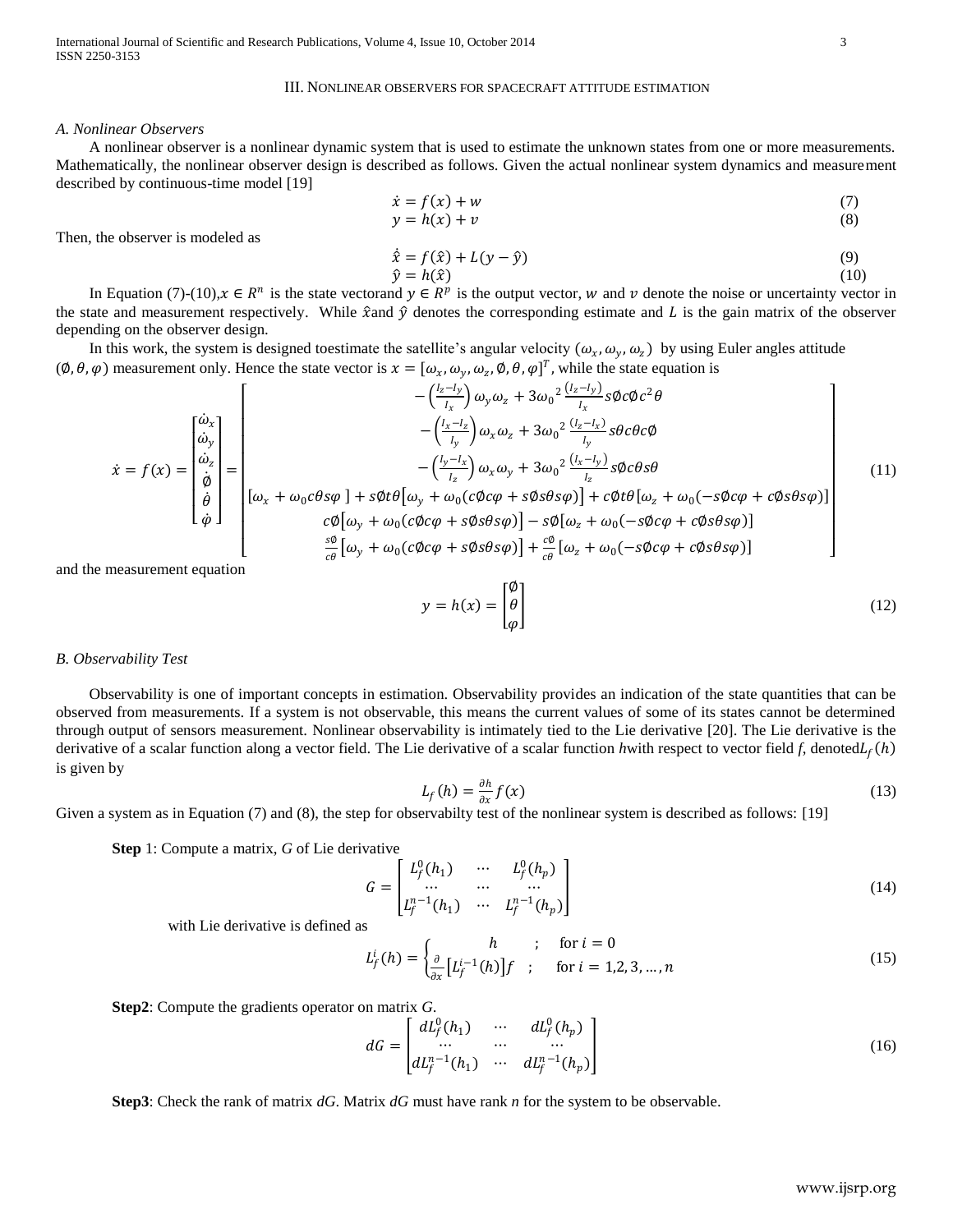International Journal of Scientific and Research Publications, Volume 4, Issue 10, October 2014 4 ISSN 2250-3153

#### *C. Extended Kalman filter*

In this work, EKF is used as the estimation algorithm in the nonlinear observer system due to its well-known and established algorithm and theoretically attractive in the sense that it minimizes the variance of the estimation error. EKF is an on-line, recursive algorithm trying to estimate the true state of an observable nonlinear system where only some noisy measurements are available. EKF algorithm is described as below.[18]

Let the continuous model in Equation (7) and (8) is transformed into the discrete-time model such that

$$
x_k = f(x_{k-1}) + w_{k-1}
$$
  
\n
$$
y_k = h(x_k) + v_k
$$
\n(17)

Here the subscriptof the variables denotes the time step, while  $w_{k-1}$  and  $v_k$  are restricted assumed as Gaussian distributed noises with mean zero and covariance  $R_w$  and  $R_v$  respectively such that  $w_{k-1} \sim N(0, R_w)$  and  $v_k \sim N(0, R_v)$ . Then, the estimated state is obtained through the following step:

**Step 1**: Set the initial state estimate  $\hat{x}_0 = \hat{x}_{0|0}$  and variance  $P_0 = P_{0|0}$ .

**Step 2**: Repeat

(i) Prediction step (priori estimate)

| Jacobianof $f(x_{k-1})$ :              | $F_{k-1} = \frac{\partial f}{\partial x}\Big _{\hat{x}_{k-1 k-1}}$         | (19) |
|----------------------------------------|----------------------------------------------------------------------------|------|
| Predicted state estimate:              | $\hat{x}_{k k-1} = f(\hat{x}_{k-1 k-1})$ (20)                              |      |
| Predicted covariance estimate:         | $P_{k k-1} = F_{k-1}P_{k-1 k-1}F_{k-1}^T + R_w$ (21)                       |      |
| (ii) Update step (posteriori estimate) |                                                                            |      |
| Jacobian of $h(x_k)$ :                 | $H_k = \frac{\partial h}{\partial x}\Big _{\hat{x}_{k k-1}}(22)$           |      |
| Kalman gain:                           | $K_k = P_{k k-1} H_k^T \left[ H_k P_{k k-1} H_k^T + R_v \right]^{-1}$ (23) |      |
| Updated state estimate:                | $\hat{x}_{k k} = \hat{x}_{k k-1} + K_k [y_k - h(\hat{x}_{k k-1})]$ (24)    |      |
| Updated covariance estimate:           | $P_{k k} = [I - K_k H_k] P_{k k-1}(25)$                                    |      |
|                                        |                                                                            |      |

#### IV. RESULT AND DISCUSSION

This section investigates the performance of the designed observer to provide the information of the angular velocity during gyroless condition.

Before implementing the observer system, the nonlinear observability test is carried out to investigate whether the designed system is possible to be executed. The nonlinear observability test is carried out via Lie derivative with the aid of MATLAB using step described in Section III. The test has shown that

# Rank of matrix *dG* =6

implies that the system is full rank. Hence it is said that the system is locally observable everywhere for the system during gyroless condition and only Euler angles attitude information was available. The test proves that the satellite's angular velocity can be estimated using the designed observer.

The performance of the nonlinear observer designed in this work has been analyzed and validated using real sensors data from the RazakSAT satellite. RazakSAT is a Malaysian satellite which was launched into Low Earth Orbit near Equatorial in 2009. In the mission, the attitude was provided directly using sun sensor, one of the attitude sensor, while the angular velocity was provided by gyroscope sensor. The satellite's characteristics of RazakSAT are given in Table 1, which was provided by Astronautic Technology SdnBhd (ATSB), the Malaysian company that responsible for RazakSAT's mission.

| Table 1. RazarSAT S characteristics. |                                   |  |  |
|--------------------------------------|-----------------------------------|--|--|
| Moment of inertia, $I_x$             | 25.4 kg.m <sup>2</sup>            |  |  |
| Moment of inertia, $I_v$             | 26.2 kg.m <sup>2</sup>            |  |  |
| Moment of inertia, $Iz$              | 21.0 $\text{kg} \cdot \text{m}^2$ |  |  |
| Orbital rate, $\omega_0$             | 0.001063 rad/s or 0.0609 deg/s    |  |  |

Figures 1, 2 and 3 show the real measurement of Euler angles attitude respectively around roll, pitch, and yaw angles as obtained by using sun sensor in RazakSAT mission. The available measurements are for about 6 orbits sequentially, available to the ground system at a sampling rate of about 1 minute.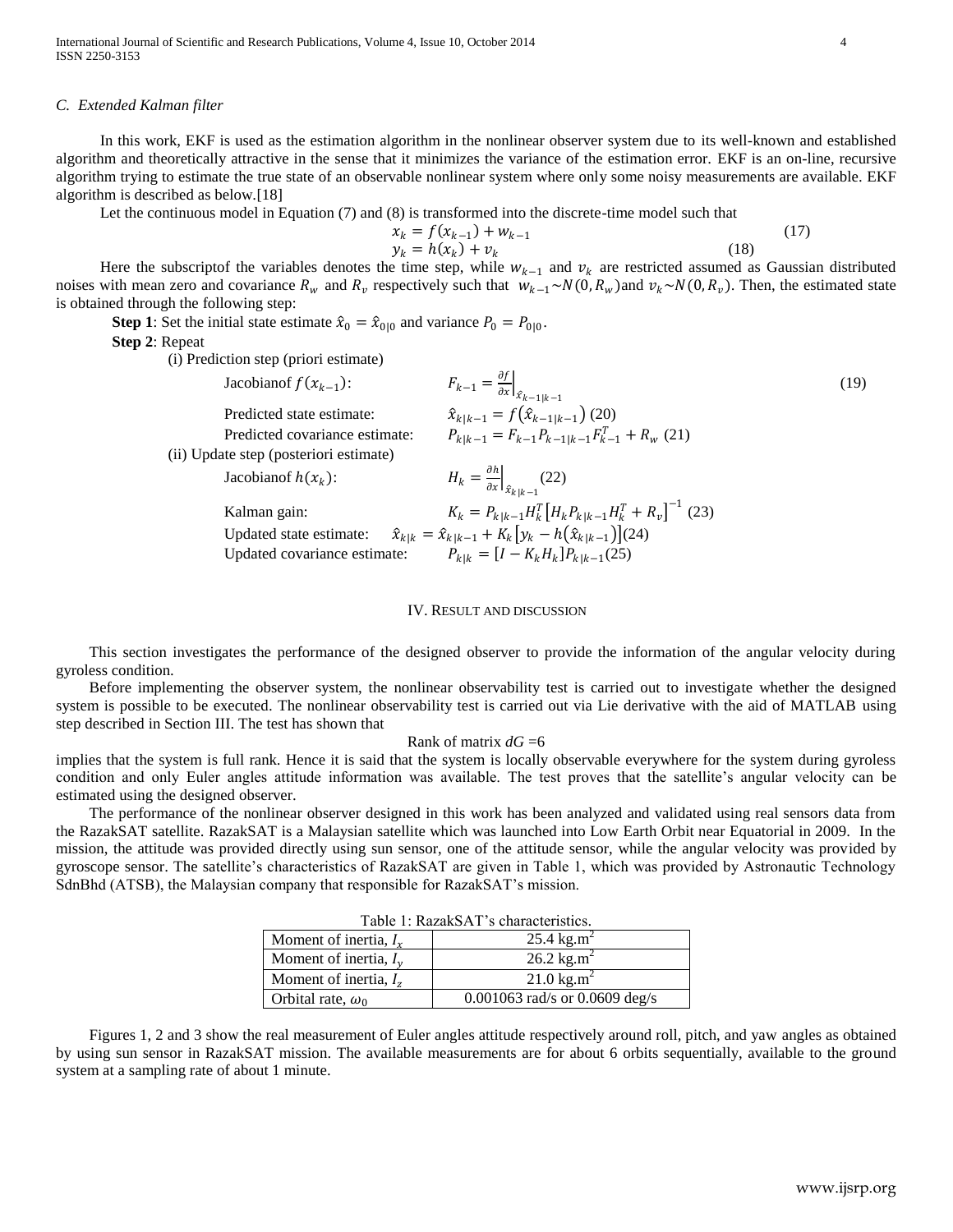

Figure 1: Real measurement of roll angle provided by attitude sensor.



Figure 2: Real measurement of pitch angle provided by attitude sensor.



Figure 3: Real measurement of yaw angle provided by attitude sensor.

In order to validate and analyze the performance of the designed system, the estimated result is compared with the real sensor data of RazakSAT. Figures 4, 5, and 6 show comparison between the estimated angular velocities through the designed observer and the real angular velocities measurement provided by gyroscope in RazakSAT mission respectively around X-axis, Y-axis, and Z-axis. From all the three figures, it is observed that behaviour of the estimated states scattered randomly around zero about the first half of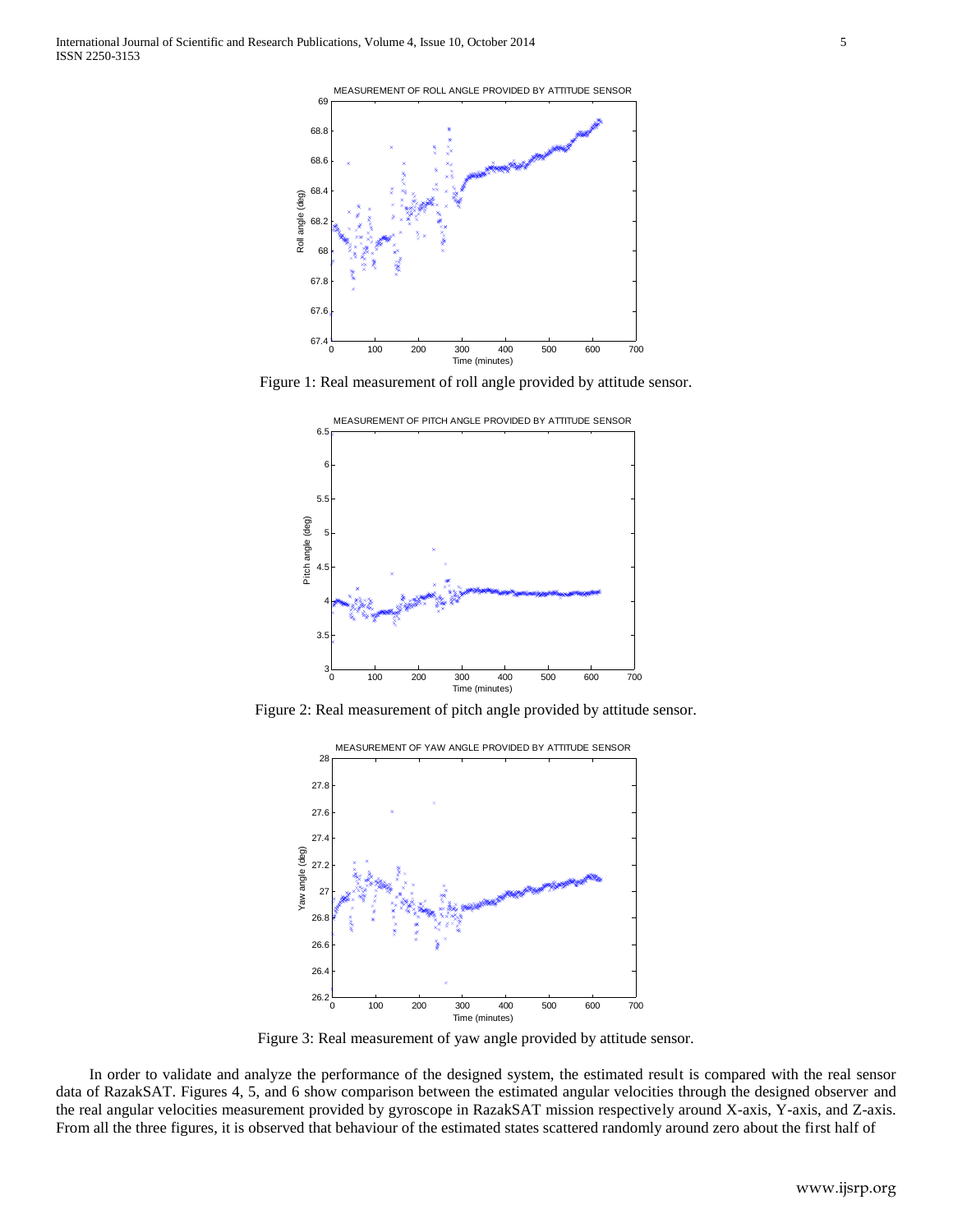the period analysed. While in the second half of the period, the estimated states are not scattered randomly as to the first half period. However, the estimated angular velocity around X-axis and Z-axis seem deviate from zero values of the real states measured by gyroscope. This deviation may be due to mis-modeling or the influence of unmodeled space environmental disturbance torque including aerodynamic, solar radiation pressure and Earth magnetic torques.



Figure 4: Comparison between the estimated and the real angular velocity around X-axis.



Figure 5: Comparison between the estimated and the real angular velocity around Y-axis.



Figure 6: Comparison between the estimated and the real angular velocity around Z-axis.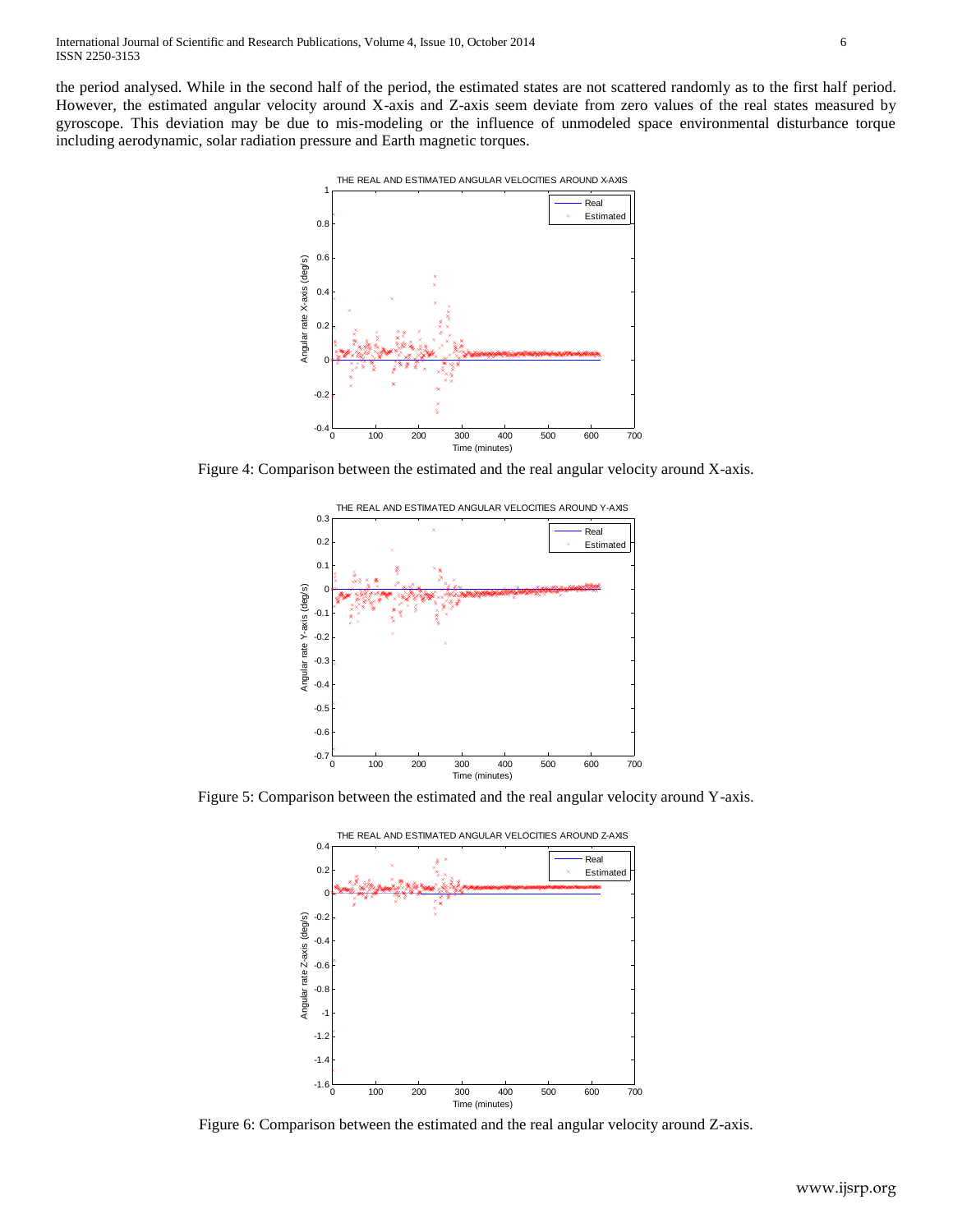Figures 7, 8 and 9 show the plot error of the estimated angular velocities when compared to the real angular velocities measured by gyroscope of RazakSAT respectively around X-axis, Y-axis, and Z-axis. From all the three figures, it is also observed that behaviour of the error scattered randomly around zero value for about the first half of the analyzed period, while in the second half of the period, the estimated states are less scattered randomly as to the first half period. However, the error around X-axis and Z-axis is seem to have constant value about -0.05 deg/s for the second half of the analysed period. While the error around the Y-axis for the second half of analysed period decrease with a tendency to stabilize around a zero value. This could be arising from the mis-modeling factor which ignores the effects of the space environmental disturbance torque as described before.



Figure 7: Error of estimated angular velocity around X-axis.





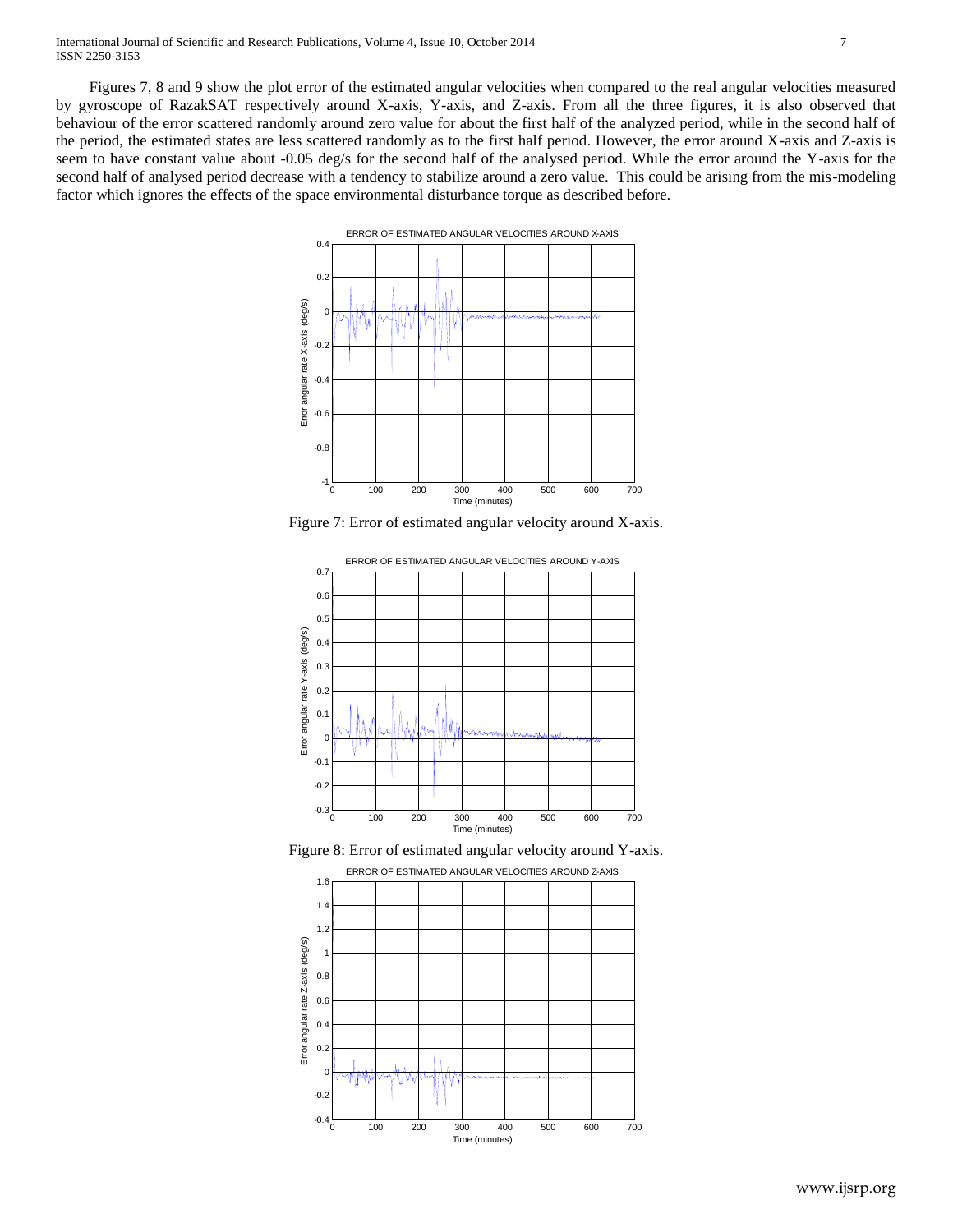# Figure 9: Error of estimated angular velocity around Z-axis.

Table 2 shows the Root Mean Squared Error (RMSE) of the estimated angular velocity compared to real angular velocity obtained by gyroscope measurement in RazakSAT mission. The result shows that the system is able to provide the information of angular velocity within 0.1 deg/s accuracy, which is suitable for moderate accuracy attitude determination mode such as during housekeeping and detumblingtask, but unsuitableforpointingmodethat requiresmorepreciseaccuracy such as during imaging task.

| <b>States</b>                                | <b>RMSE</b> value      |  |  |
|----------------------------------------------|------------------------|--|--|
| Angular velocity around X-axis, $\omega_r$   | $0.0825 \text{ deg/s}$ |  |  |
| Angular velocity around Y-axis, $\omega_{v}$ | $0.0530 \text{ deg/s}$ |  |  |
| Angular velocity around Z-axis, $\omega_z$   | $0.0982 \text{ deg/s}$ |  |  |

Table 2: RMSE of the estimated angular velocity.

# V. CONCLUSION

In this paper, a nonlinear observer to provide the angular velocity information in gyroless condition was designed and developed using Extended Kalman Filter algorithm. The system observability is first investigated to check the possibility of the nonlinear system states estimation by employing test rank using Lie derivatives technique. The rank test shows that the designed observer is observable everywhere, and hence can estimate the angular velocity from the Euler angles attitude information only without the gyroscopes. The performance of the designed observer by employing Extended Kalman Filter algorithm is then investigated and validated using real flight data of RazakSAT, the Malaysian satellite. The result shows that the system is able to provide the information of angular velocity within 0.1 deg/s accuracy, which is suitable for moderate accuracy attitude determination such as during housekeeping and detumbling mode. The designed observer can be used as an alternative or backup attitude determination system of a Low Earth Orbit satellite during unavailable gyroscope measurement due to faulty sensor or reduction of sensor hardware for cost reduction.

## . REFERENCES

- [1] J. L. Crassidis and F. L. Markley, "An MME-based attitude estimator using vector observations," *NASA Conf. Publ.*, p. 137, 1995.
- [2] J. A. Christian and E. G. Lightsey, "The sequential optimal attitude recursion filter," pp. 1–20, 1965.
- [3] H. E. Emara-Shabaik, "Spacecraft spin axis attitude," *IEEE Trans. Aerosp. Electron. Syst.*, vol. 28, no. 2, pp. 529–534, 1992.
- [4] P. Appel, "Attitude estimation from magnetometer and earth-albedo-corrected coarse sun sensor measurements," *Acta Astronaut.*, vol. 56, no. 1–2, pp. 115– 126, Jan. 2005.
- 
- [5] B. Liu, Z. Chen, X. Liu, and F. Yang, "An efficient nonlinear filter for spacecraft attitude estimation," *Int. J. Aerosp. Eng.*, vol. 2014, pp. 1–11, 2014. [6] M. N. Filipski and R. Varatharajoo, "Evaluation of a spacecraft attitude and rate estimation algorithm," *Aircr. Eng. Aerosp. Technol.*, vol. 82, no. 3, pp. 184– 193, 2010.
- [7] M. Fadly, O. Sidek, A. Said, H. Djojodihardjo, and A. Ain, "Deterministic and recursive approach in attitude determination for InnoSAT," vol. 9, no. 3, 2011.
- [8] Y.-J. Cheon and J.-H. Kim, "Unscented filtering in a unit quaternion space for spacecraft attitude estimation," *2007 IEEE Int. Symp. Ind. Electron.*, pp. 66–71, Jun. 2007.
- [9] M. C. Vandyke, J. L. Schwartz, and C. D. Hall, "Unscented Kalman filtering for spacecraft attitude state and parameter estimation," pp. 1–13, 2004.
- [10] J.-H. Bae and Y.-D. Kim, "Attitude estimation for satellite fault tolerant system using federated unscented Kalman filter," *Int. J. Aeronaut. Sp. Sci.*, vol. 11, no. 2, pp. 80–86, Jun. 2010.
- [11] Y. Liu, X. Jiang, and G. Ma, "Marginalized particle filter for spacecraft attitude estimation from vector measurements," *J. Control Theory Appl.*, vol. 5, no. 1, pp. 60–66, Feb. 2007.
- [12] Y. Yafei and L. Jianguo, "Particle filtering for gyroless attitude/angular rate estimation algorithm," *2010 First Int. Conf. Pervasive Comput. Signal Process. Appl.*, pp. 1188–1191, Sep. 2010.
- [13] Y. Cheng and J. L. Crassidis, "Particle filtering for sequential spacecraft attitude estimation," 2000.
- [14] J. L. Crassidis, F. L. Markley, E. G. Lightsey, and E. Ketchum, "Predictive attitude estimation using global positioning system signals," in *NASA Conference Publication*, 1997, pp. 1–14.
- [15] J. L. Crassidis and F. L. Markley, "Predictive filtering for attitude estimation without rate sensors," *J. Guid. Control. Dyn.*, vol. 20, no. 3, pp. 522–527, May 1997.
- [16] M. D. Shuster, "A survey of attitude representation," *J. Astronaut. Sciense*, vol. 41, no. 4, pp. 493–517, 1993.
- [17] M. J. Sidi, *Spacecraft Dynamics and Control: A Practical Engineering Approach*. Cambridge University Press, 2000.
- [18] J. L. Crassidis and J. L. Junkins, *Optimal Estimation of Dynamic Systems.* Boca Raton: CRC Press, 2004.
- [19] M. M. Aly, H. a. Abdel Fatah, and A. Bahgat, "Nonlinear observers for spacecraft attitude estimation in case of yaw angle measurement absence," *Int. J. Control. Autom. Syst.*, vol. 8, no. 5, pp. 1018–1028, Oct. 2010.
- [20] J. J. E. Slotine and W. Li, *Applied Nonlinear Control*. Englewood Cliffs: Prantice-Hall, 1991.

# **AUTHORS**

First Author (Correspondence Author) – Nor HazaduraHamzah received his MSc in Mathematics from Faculty of Sciences, University of Technology Malaysia, Malaysia in 2007. She is currently enrolled in the PhD programme in Mechatronics Engineering at University Malaysia Perlis, Malaysia. Her research interests include non-linear systems, observers, and spacecraft guidance, navigation and control systems. (hazadura@gmail.com)